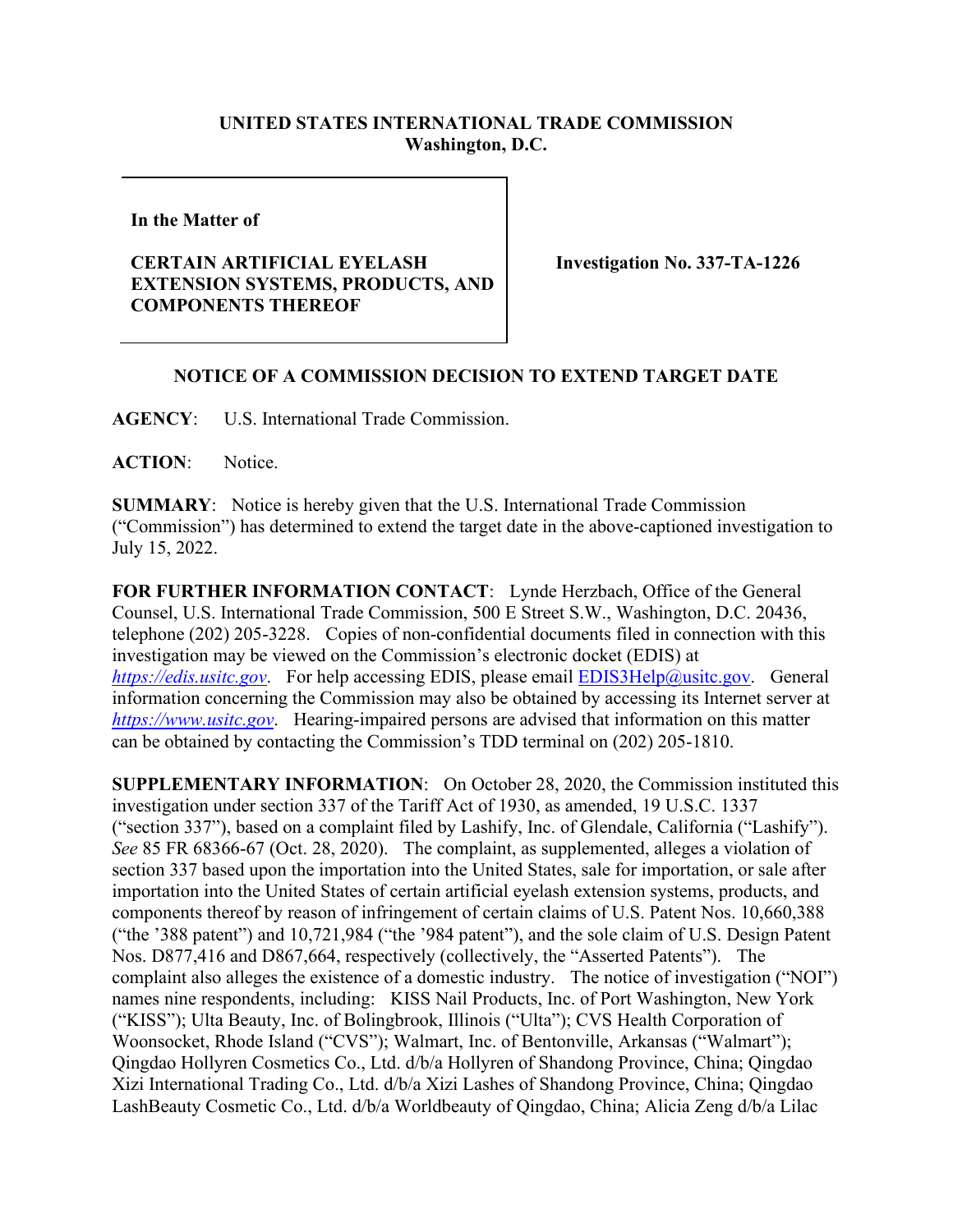St. and Artemis Family Beginnings, Inc. of San Francisco, California; and Rachael Gleason d/b/a Avant Garde Beauty Co. of Dallas, Texas. *Id*. The Office of Unfair Import Investigations ("OUII") is also a party to the investigation. *Id*.

The Commission amended the complaint and NOI to substitute CVS Pharmacy, Inc. of Woonsocket, Rhode Island in place of named respondent CVS Health Corporation and Ulta Salon, Cosmetics & Fragrance, Inc. of Bolingbrook, Illinois in place of named respondent Ulta Beauty, Inc. *See* Order No. 10, *unreviewed by* Comm'n Notice (Feb. 10, 2021); *see also* 86 FR 9535 (Feb. 16, 2021).

The Commission terminated the investigation as to claims 2-4 and 7 of the '388 patent and claims 6-8, 12, 18-19, 25-26, and 29 of the '984 patent based on Complainant's partial withdrawal of the complaint. *See* Order No. 24 (Apr. 23, 2021), *unreviewed by* Comm'n Notice (May 11, 2021). The Commission also terminated claims 2-5, 10-11, 14, 17, 21-22, and 24 of the '984 patent from the investigation. *See* Order No. 38 (June 22, 2021), *unreviewed by* Comm'n Notice (July 6, 2021).

The Commission terminated Rachael Gleason d/b/a Avant Garde Beauty Company from the investigation based on a Consent Order. *See* Order No. 28, *unreviewed by* Comm'n Notice (May 20, 2021).

The Commission determined that Lashify failed to satisfy the technical prong of the domestic industry requirement for the '388 patent, thus terminating that patent from the investigation. *See* Order No. 35, *unreviewed by* Comm'n Notice (July 9, 2021).

On October 28, 2021, the presiding administrative law judge ("ALJ") issued a final initial determination ("FID"), finding that no violation of section 337 has occurred in the importation into the United States, the sale for importation, or the sale within the United States after importation, of certain artificial eyelash extension systems, products, and components thereof. FID at 141-142. The FID also includes the ALJ's recommended determination on remedy and bonding should the Commission find a violation of section 337.

On November 29, 2021, KISS, Ulta, Walmart, and CVS ("Respondents") filed a joint submission on the public interest pursuant to Commission Rule 210.50(a)(4) (19 CFR  $210.50(a)(4)$ ). Lashify and OUII did not file a statement on the public interest. No submissions were received in response to the Commission notice seeking public interest submissions. 86 FR 62844-45 (Nov. 12, 2021).

On January 20, 2022, the Commission determined to review the FID in part. 87 FR 4044-46 (Jan. 26, 2022). Specifically, for the '984 patent, the Commission reviewed the FID's findings regarding the technical prong of the domestic industry requirement and the FID's findings that the asserted claims of the '984 patent are not invalid as obvious. *Id*. at 4045. The Commission also reviewed the FID's findings regarding the economic prong of the domestic industry requirement. *Id*. The Commission asked the parties to address two questions related to the issues under review with respect to the economic prong of the domestic industry